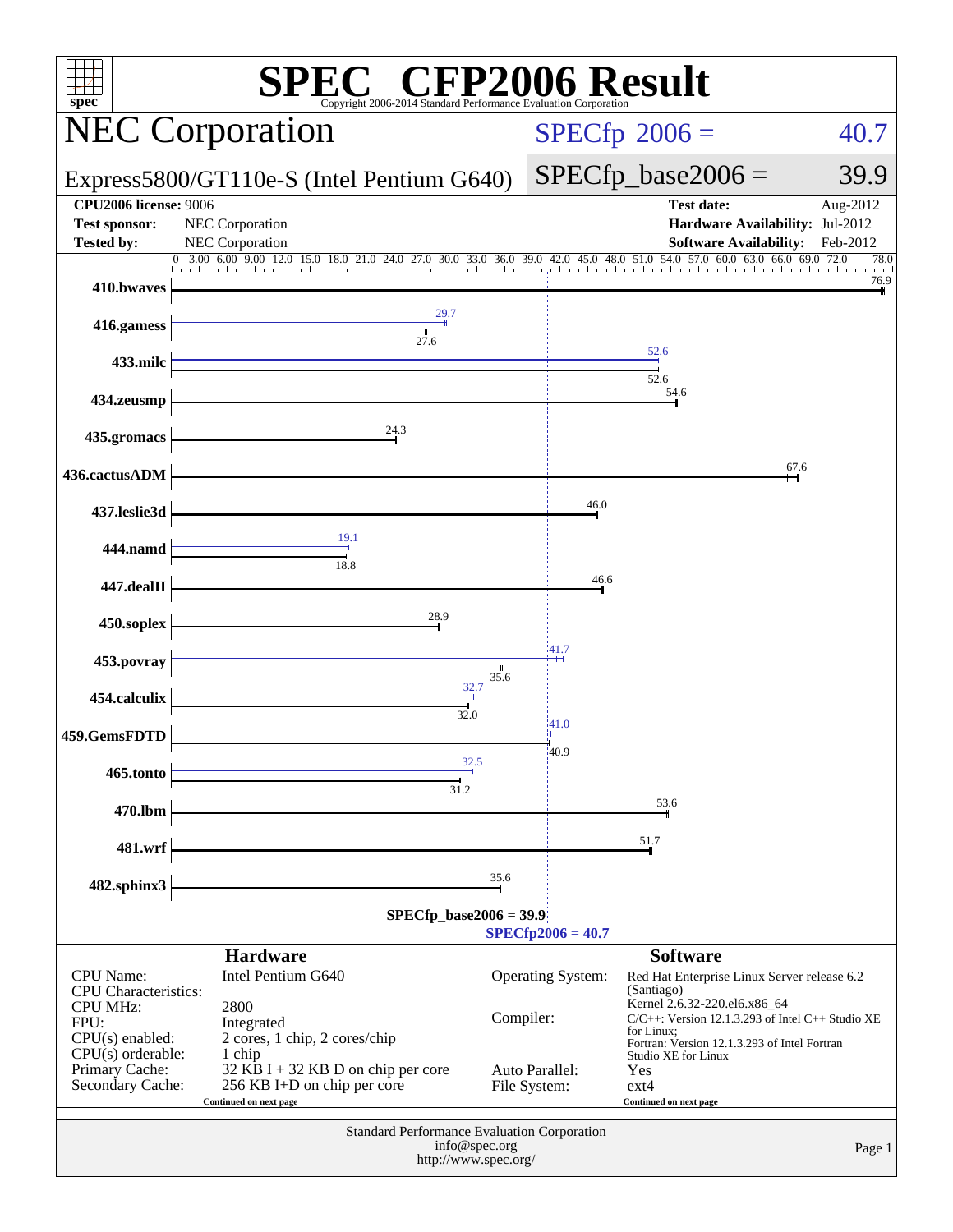

# NEC Corporation

### $SPECfp2006 = 40.7$  $SPECfp2006 = 40.7$

Express5800/GT110e-S (Intel Pentium G640)

 $SPECfp\_base2006 = 39.9$ 

| <b>CPU2006 license: 9006</b>                                               |                                                                                                                                                                            |                                                                                    | <b>Test date:</b><br>Aug-2012                              |  |
|----------------------------------------------------------------------------|----------------------------------------------------------------------------------------------------------------------------------------------------------------------------|------------------------------------------------------------------------------------|------------------------------------------------------------|--|
| <b>Test sponsor:</b>                                                       | NEC Corporation                                                                                                                                                            |                                                                                    | <b>Hardware Availability: Jul-2012</b>                     |  |
| <b>Tested by:</b>                                                          | <b>NEC</b> Corporation                                                                                                                                                     |                                                                                    | <b>Software Availability:</b><br>Feb-2012                  |  |
| L3 Cache:<br>Other Cache:<br>Memory:<br>Disk Subsystem:<br>Other Hardware: | $3 \text{ MB I+D}$ on chip per chip<br>None<br>16 GB (2 x 8 GB 2Rx8 PC3L-12800E-11, ECC, running<br>at $1066 \text{ MHz}$ and $CL7$ )<br>1 x 250 GB SATA, 7200 RPM<br>None | <b>System State:</b><br><b>Base Pointers:</b><br>Peak Pointers:<br>Other Software: | Run level 3 (multi-user)<br>64-bit<br>$32/64$ -bit<br>None |  |

#### **[Results Table](http://www.spec.org/auto/cpu2006/Docs/result-fields.html#ResultsTable)**

|                      |                | <b>Base</b> |                |       |                |       |                | <b>Peak</b>  |                |              |                |              |
|----------------------|----------------|-------------|----------------|-------|----------------|-------|----------------|--------------|----------------|--------------|----------------|--------------|
| <b>Benchmark</b>     | <b>Seconds</b> | Ratio       | <b>Seconds</b> | Ratio | <b>Seconds</b> | Ratio | <b>Seconds</b> | <b>Ratio</b> | <b>Seconds</b> | <b>Ratio</b> | <b>Seconds</b> | <b>Ratio</b> |
| 410.bwayes           | 177            | 76.7        | 176            | 77.1  | 177            | 76.9  | 177            | 76.7         | 176            | 77.1         | 177            | 76.9         |
| $ 416$ .gamess       | 710            | 27.6        | 715            | 27.4  | 710            | 27.6  | 662            | 29.6         | 660            | 29.7         | 659            | 29.7         |
| $ 433 \text{.}$ milc | 174            | 52.6        | 174            | 52.6  | 174            | 52.6  | <u>174</u>     | 52.6         | 174            | 52.6         | 174            | 52.6         |
| $434$ . zeusmp       | 166            | 54.7        | 167            | 54.5  | 167            | 54.6  | 166            | 54.7         | 167            | 54.5         | <b>167</b>     | 54.6         |
| $435$ .gromacs       | 293            | 24.3        | 295            | 24.2  | 294            | 24.3  | 293            | 24.3         | 295            | 24.2         | 294            | 24.3         |
| 436.cactusADM        | 180            | 66.6        | 176            | 67.8  | 177            | 67.6  | 180            | 66.6         | 176            | 67.8         | 177            | 67.6         |
| 437.leslie3d         | 205            | 45.9        | 204            | 46.0  | 204            | 46.1  | 205            | 45.9         | 204            | 46.0         | 204            | 46.1         |
| 444.namd             | 426            | 18.8        | 426            | 18.8  | 426            | 18.8  | 420            | <u>19.1</u>  | 420            | 19.1         | 420            | 19.1         |
| $447$ .dealII        | 246            | 46.5        | 245            | 46.6  | 245            | 46.7  | 246            | 46.5         | 245            | 46.6         | 245            | 46.7         |
| $ 450$ .soplex       | 289            | 28.9        | 289            | 28.9  | 289            | 28.9  | 289            | 28.9         | <u>289</u>     | <u>28.9</u>  | 289            | 28.9         |
| $ 453$ . povray      | 150            | 35.5        | 150            | 35.6  | 149            | 35.8  | <u> 128</u>    | 41.7         | 126            | 42.3         | 128            | 41.6         |
| 454.calculix         | 258            | 32.0        | 258            | 32.0  | 257            | 32.1  | 253            | 32.7         | 253            | 32.7         | 254            | 32.5         |
| 459.GemsFDTD         | 260            | 40.8        | 260            | 40.9  | 259            | 40.9  | 259            | 41.0         | 259            | 41.0         | 259            | 41.0         |
| $465$ .tonto         | 316            | 31.1        | 315            | 31.2  | 315            | 31.2  | 302            | 32.5         | 302            | 32.5         | 303            | 32.5         |
| 470.1bm              | 258            | 53.3        | 256            | 53.7  | 256            | 53.6  | 258            | 53.3         | 256            | 53.7         | 256            | 53.6         |
| 481.wrf              | 216            | 51.7        | 215            | 51.9  | 216            | 51.7  | 216            | 51.7         | 215            | 51.9         | 216            | 51.7         |
| 482.sphinx3          | 547            | 35.6        | 548            | 35.6  | 548            | 35.6  | 547            | 35.6         | 548            | 35.6         | 548            | 35.6         |
|                      |                |             |                |       |                |       |                |              |                |              |                |              |

Results appear in the [order in which they were run.](http://www.spec.org/auto/cpu2006/Docs/result-fields.html#RunOrder) Bold underlined text [indicates a median measurement.](http://www.spec.org/auto/cpu2006/Docs/result-fields.html#Median)

#### **[Operating System Notes](http://www.spec.org/auto/cpu2006/Docs/result-fields.html#OperatingSystemNotes)**

Stack size set to unlimited using "ulimit -s unlimited"

#### **[Platform Notes](http://www.spec.org/auto/cpu2006/Docs/result-fields.html#PlatformNotes)**

Default BIOS settings were used.

#### **[General Notes](http://www.spec.org/auto/cpu2006/Docs/result-fields.html#GeneralNotes)**

Environment variables set by runspec before the start of the run: KMP\_AFFINITY = "granularity=fine,scatter" LD\_LIBRARY\_PATH = "/home/cpu2006/libs/32:/home/cpu2006/libs/64" OMP\_NUM\_THREADS = "2"

Continued on next page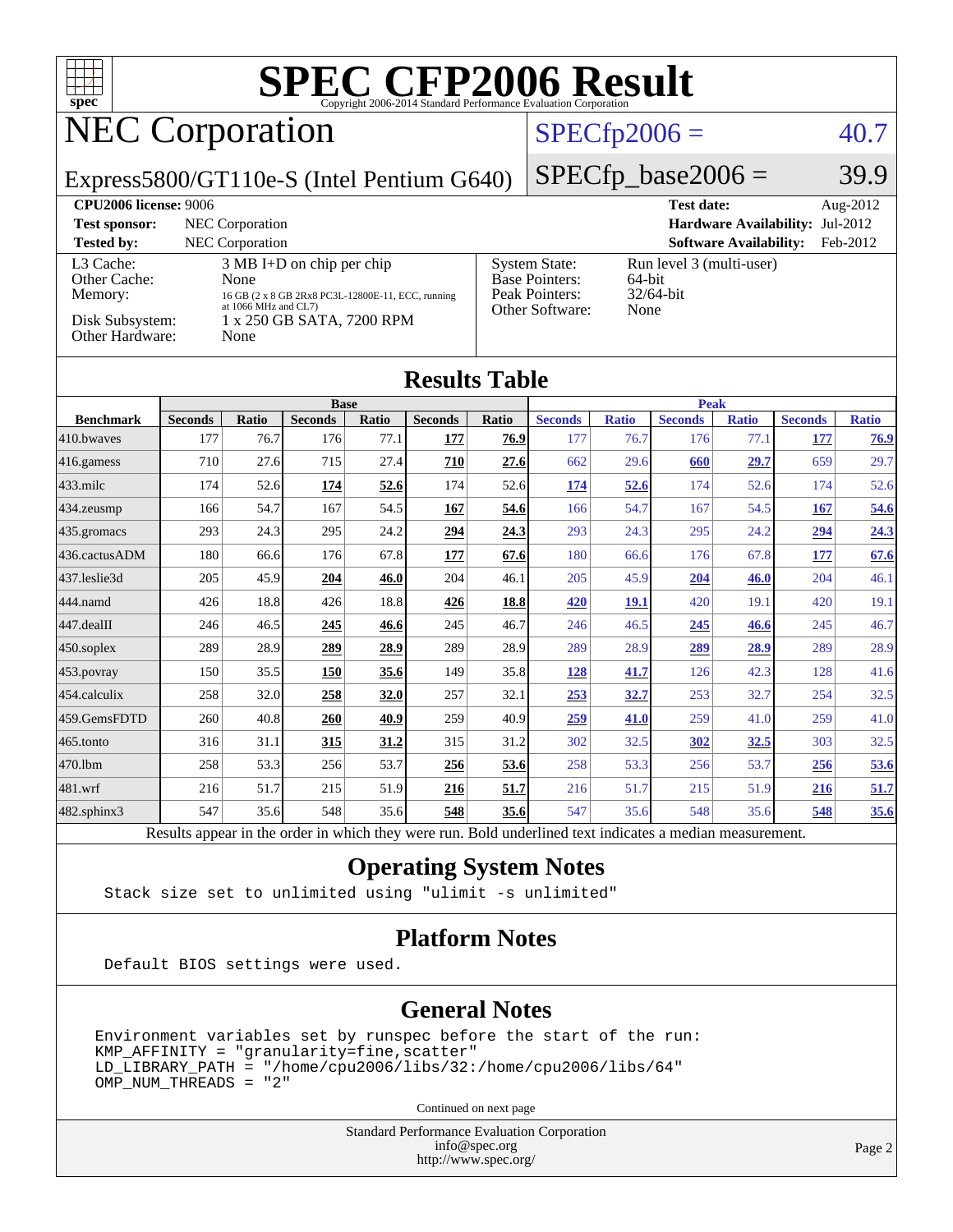

# NEC Corporation

 $SPECTp2006 = 40.7$ 

Express5800/GT110e-S (Intel Pentium G640)

**[Test sponsor:](http://www.spec.org/auto/cpu2006/Docs/result-fields.html#Testsponsor)** NEC Corporation **[Hardware Availability:](http://www.spec.org/auto/cpu2006/Docs/result-fields.html#HardwareAvailability)** Jul-2012 **[Tested by:](http://www.spec.org/auto/cpu2006/Docs/result-fields.html#Testedby)** NEC Corporation **[Software Availability:](http://www.spec.org/auto/cpu2006/Docs/result-fields.html#SoftwareAvailability)** Feb-2012

**[CPU2006 license:](http://www.spec.org/auto/cpu2006/Docs/result-fields.html#CPU2006license)** 9006 **[Test date:](http://www.spec.org/auto/cpu2006/Docs/result-fields.html#Testdate)** Aug-2012

 $SPECTp\_base2006 = 39.9$ 

#### **[General Notes \(Continued\)](http://www.spec.org/auto/cpu2006/Docs/result-fields.html#GeneralNotes)**

 Added glibc-static-2.12-1.47.el6.x86\_64.rpm to enable static linking

 Transparent Huge Pages enabled with: echo always > /sys/kernel/mm/redhat\_transparent\_hugepage/enabled

**[Base Compiler Invocation](http://www.spec.org/auto/cpu2006/Docs/result-fields.html#BaseCompilerInvocation)**

[C benchmarks](http://www.spec.org/auto/cpu2006/Docs/result-fields.html#Cbenchmarks):  $-m64$ 

[C++ benchmarks:](http://www.spec.org/auto/cpu2006/Docs/result-fields.html#CXXbenchmarks) [icpc -m64](http://www.spec.org/cpu2006/results/res2012q3/cpu2006-20120802-24037.flags.html#user_CXXbase_intel_icpc_64bit_bedb90c1146cab66620883ef4f41a67e)

[Fortran benchmarks](http://www.spec.org/auto/cpu2006/Docs/result-fields.html#Fortranbenchmarks): [ifort -m64](http://www.spec.org/cpu2006/results/res2012q3/cpu2006-20120802-24037.flags.html#user_FCbase_intel_ifort_64bit_ee9d0fb25645d0210d97eb0527dcc06e)

[Benchmarks using both Fortran and C](http://www.spec.org/auto/cpu2006/Docs/result-fields.html#BenchmarksusingbothFortranandC): [icc -m64](http://www.spec.org/cpu2006/results/res2012q3/cpu2006-20120802-24037.flags.html#user_CC_FCbase_intel_icc_64bit_0b7121f5ab7cfabee23d88897260401c) [ifort -m64](http://www.spec.org/cpu2006/results/res2012q3/cpu2006-20120802-24037.flags.html#user_CC_FCbase_intel_ifort_64bit_ee9d0fb25645d0210d97eb0527dcc06e)

### **[Base Portability Flags](http://www.spec.org/auto/cpu2006/Docs/result-fields.html#BasePortabilityFlags)**

| 410.bwaves: -DSPEC CPU LP64                 |                                                                |
|---------------------------------------------|----------------------------------------------------------------|
| 416.gamess: -DSPEC_CPU_LP64                 |                                                                |
| 433.milc: -DSPEC CPU LP64                   |                                                                |
| 434.zeusmp: -DSPEC_CPU_LP64                 |                                                                |
| 435.gromacs: -DSPEC_CPU_LP64 -nofor_main    |                                                                |
| 436.cactusADM: -DSPEC CPU LP64 -nofor main  |                                                                |
| 437.leslie3d: -DSPEC CPU LP64               |                                                                |
| 444.namd: -DSPEC CPU LP64                   |                                                                |
| 447.dealII: -DSPEC CPU LP64                 |                                                                |
| 450.soplex: -DSPEC_CPU_LP64                 |                                                                |
| 453.povray: -DSPEC_CPU_LP64                 |                                                                |
| 454.calculix: - DSPEC CPU LP64 - nofor main |                                                                |
| 459.GemsFDTD: -DSPEC CPU LP64               |                                                                |
| 465.tonto: - DSPEC_CPU LP64                 |                                                                |
| 470.1bm: - DSPEC CPU LP64                   |                                                                |
|                                             | 481.wrf: -DSPEC CPU_LP64 -DSPEC_CPU_CASE_FLAG -DSPEC_CPU_LINUX |
| 482.sphinx3: -DSPEC_CPU_LP64                |                                                                |

### **[Base Optimization Flags](http://www.spec.org/auto/cpu2006/Docs/result-fields.html#BaseOptimizationFlags)**

[C benchmarks](http://www.spec.org/auto/cpu2006/Docs/result-fields.html#Cbenchmarks):

[-xSSE4.2](http://www.spec.org/cpu2006/results/res2012q3/cpu2006-20120802-24037.flags.html#user_CCbase_f-xSSE42_f91528193cf0b216347adb8b939d4107) [-ipo](http://www.spec.org/cpu2006/results/res2012q3/cpu2006-20120802-24037.flags.html#user_CCbase_f-ipo) [-O3](http://www.spec.org/cpu2006/results/res2012q3/cpu2006-20120802-24037.flags.html#user_CCbase_f-O3) [-no-prec-div](http://www.spec.org/cpu2006/results/res2012q3/cpu2006-20120802-24037.flags.html#user_CCbase_f-no-prec-div) [-static](http://www.spec.org/cpu2006/results/res2012q3/cpu2006-20120802-24037.flags.html#user_CCbase_f-static) [-parallel](http://www.spec.org/cpu2006/results/res2012q3/cpu2006-20120802-24037.flags.html#user_CCbase_f-parallel) [-opt-prefetch](http://www.spec.org/cpu2006/results/res2012q3/cpu2006-20120802-24037.flags.html#user_CCbase_f-opt-prefetch) [-ansi-alias](http://www.spec.org/cpu2006/results/res2012q3/cpu2006-20120802-24037.flags.html#user_CCbase_f-ansi-alias)

Continued on next page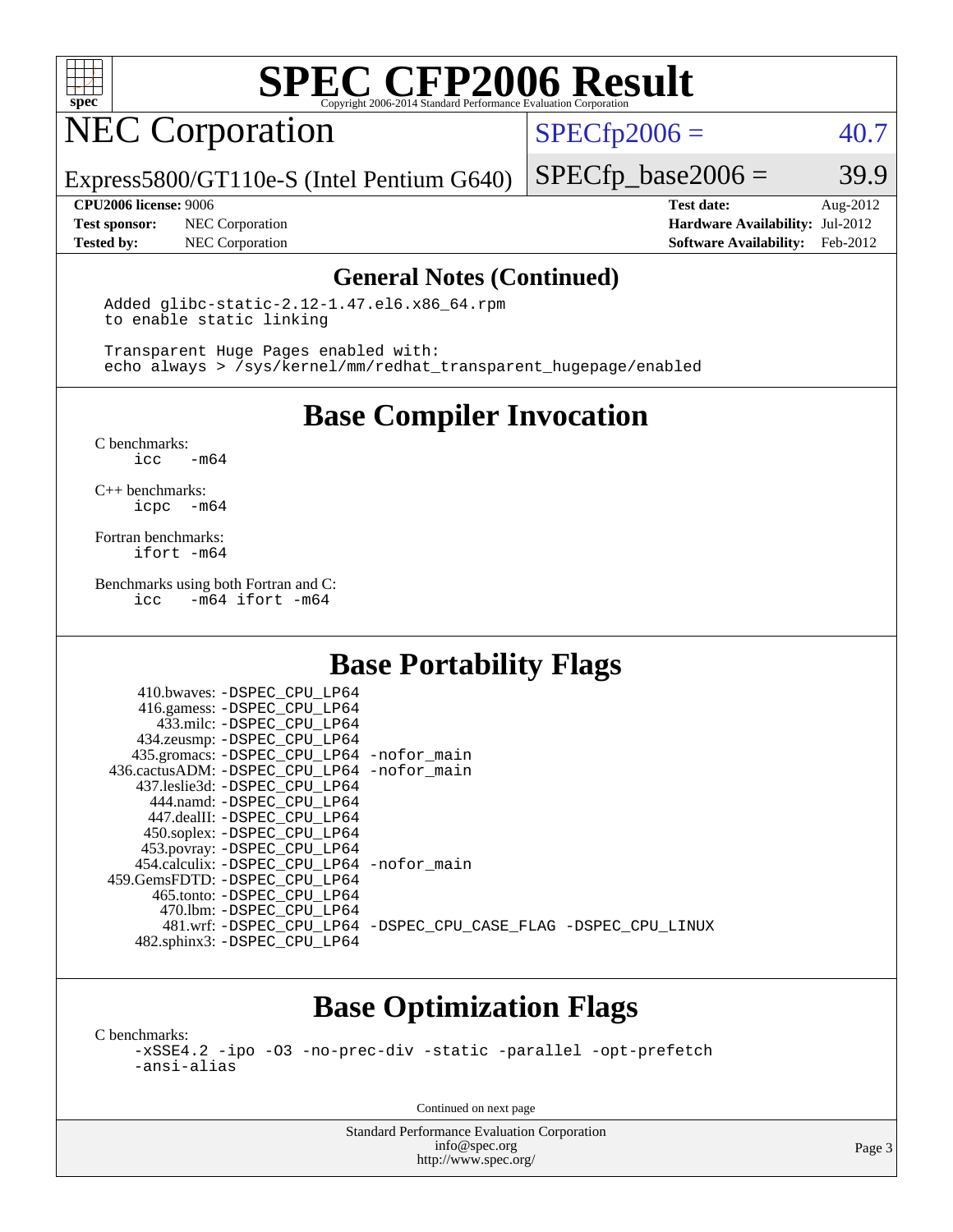

NEC Corporation

 $SPECfp2006 = 40.7$  $SPECfp2006 = 40.7$ 

Express5800/GT110e-S (Intel Pentium G640)

**[Tested by:](http://www.spec.org/auto/cpu2006/Docs/result-fields.html#Testedby)** NEC Corporation **[Software Availability:](http://www.spec.org/auto/cpu2006/Docs/result-fields.html#SoftwareAvailability)** Feb-2012

 $SPECTp\_base2006 = 39.9$ **[CPU2006 license:](http://www.spec.org/auto/cpu2006/Docs/result-fields.html#CPU2006license)** 9006 **[Test date:](http://www.spec.org/auto/cpu2006/Docs/result-fields.html#Testdate)** Aug-2012 **[Test sponsor:](http://www.spec.org/auto/cpu2006/Docs/result-fields.html#Testsponsor)** NEC Corporation **[Hardware Availability:](http://www.spec.org/auto/cpu2006/Docs/result-fields.html#HardwareAvailability)** Jul-2012

### **[Base Optimization Flags \(Continued\)](http://www.spec.org/auto/cpu2006/Docs/result-fields.html#BaseOptimizationFlags)**

[C++ benchmarks:](http://www.spec.org/auto/cpu2006/Docs/result-fields.html#CXXbenchmarks) [-xSSE4.2](http://www.spec.org/cpu2006/results/res2012q3/cpu2006-20120802-24037.flags.html#user_CXXbase_f-xSSE42_f91528193cf0b216347adb8b939d4107) [-ipo](http://www.spec.org/cpu2006/results/res2012q3/cpu2006-20120802-24037.flags.html#user_CXXbase_f-ipo) [-O3](http://www.spec.org/cpu2006/results/res2012q3/cpu2006-20120802-24037.flags.html#user_CXXbase_f-O3) [-no-prec-div](http://www.spec.org/cpu2006/results/res2012q3/cpu2006-20120802-24037.flags.html#user_CXXbase_f-no-prec-div) [-static](http://www.spec.org/cpu2006/results/res2012q3/cpu2006-20120802-24037.flags.html#user_CXXbase_f-static) [-opt-prefetch](http://www.spec.org/cpu2006/results/res2012q3/cpu2006-20120802-24037.flags.html#user_CXXbase_f-opt-prefetch) [-ansi-alias](http://www.spec.org/cpu2006/results/res2012q3/cpu2006-20120802-24037.flags.html#user_CXXbase_f-ansi-alias) [Fortran benchmarks](http://www.spec.org/auto/cpu2006/Docs/result-fields.html#Fortranbenchmarks): [-xSSE4.2](http://www.spec.org/cpu2006/results/res2012q3/cpu2006-20120802-24037.flags.html#user_FCbase_f-xSSE42_f91528193cf0b216347adb8b939d4107) [-ipo](http://www.spec.org/cpu2006/results/res2012q3/cpu2006-20120802-24037.flags.html#user_FCbase_f-ipo) [-O3](http://www.spec.org/cpu2006/results/res2012q3/cpu2006-20120802-24037.flags.html#user_FCbase_f-O3) [-no-prec-div](http://www.spec.org/cpu2006/results/res2012q3/cpu2006-20120802-24037.flags.html#user_FCbase_f-no-prec-div) [-static](http://www.spec.org/cpu2006/results/res2012q3/cpu2006-20120802-24037.flags.html#user_FCbase_f-static) [-parallel](http://www.spec.org/cpu2006/results/res2012q3/cpu2006-20120802-24037.flags.html#user_FCbase_f-parallel) [-opt-prefetch](http://www.spec.org/cpu2006/results/res2012q3/cpu2006-20120802-24037.flags.html#user_FCbase_f-opt-prefetch) [Benchmarks using both Fortran and C](http://www.spec.org/auto/cpu2006/Docs/result-fields.html#BenchmarksusingbothFortranandC):

[-xSSE4.2](http://www.spec.org/cpu2006/results/res2012q3/cpu2006-20120802-24037.flags.html#user_CC_FCbase_f-xSSE42_f91528193cf0b216347adb8b939d4107) [-ipo](http://www.spec.org/cpu2006/results/res2012q3/cpu2006-20120802-24037.flags.html#user_CC_FCbase_f-ipo) [-O3](http://www.spec.org/cpu2006/results/res2012q3/cpu2006-20120802-24037.flags.html#user_CC_FCbase_f-O3) [-no-prec-div](http://www.spec.org/cpu2006/results/res2012q3/cpu2006-20120802-24037.flags.html#user_CC_FCbase_f-no-prec-div) [-static](http://www.spec.org/cpu2006/results/res2012q3/cpu2006-20120802-24037.flags.html#user_CC_FCbase_f-static) [-parallel](http://www.spec.org/cpu2006/results/res2012q3/cpu2006-20120802-24037.flags.html#user_CC_FCbase_f-parallel) [-opt-prefetch](http://www.spec.org/cpu2006/results/res2012q3/cpu2006-20120802-24037.flags.html#user_CC_FCbase_f-opt-prefetch) [-ansi-alias](http://www.spec.org/cpu2006/results/res2012q3/cpu2006-20120802-24037.flags.html#user_CC_FCbase_f-ansi-alias)

**[Peak Compiler Invocation](http://www.spec.org/auto/cpu2006/Docs/result-fields.html#PeakCompilerInvocation)**

[C benchmarks](http://www.spec.org/auto/cpu2006/Docs/result-fields.html#Cbenchmarks):  $\frac{1}{2}$ cc  $-\text{m64}$ 

[C++ benchmarks:](http://www.spec.org/auto/cpu2006/Docs/result-fields.html#CXXbenchmarks) [icpc -m64](http://www.spec.org/cpu2006/results/res2012q3/cpu2006-20120802-24037.flags.html#user_CXXpeak_intel_icpc_64bit_bedb90c1146cab66620883ef4f41a67e)

[Fortran benchmarks](http://www.spec.org/auto/cpu2006/Docs/result-fields.html#Fortranbenchmarks): [ifort -m64](http://www.spec.org/cpu2006/results/res2012q3/cpu2006-20120802-24037.flags.html#user_FCpeak_intel_ifort_64bit_ee9d0fb25645d0210d97eb0527dcc06e)

[Benchmarks using both Fortran and C](http://www.spec.org/auto/cpu2006/Docs/result-fields.html#BenchmarksusingbothFortranandC): [icc -m64](http://www.spec.org/cpu2006/results/res2012q3/cpu2006-20120802-24037.flags.html#user_CC_FCpeak_intel_icc_64bit_0b7121f5ab7cfabee23d88897260401c) [ifort -m64](http://www.spec.org/cpu2006/results/res2012q3/cpu2006-20120802-24037.flags.html#user_CC_FCpeak_intel_ifort_64bit_ee9d0fb25645d0210d97eb0527dcc06e)

### **[Peak Portability Flags](http://www.spec.org/auto/cpu2006/Docs/result-fields.html#PeakPortabilityFlags)**

Same as Base Portability Flags

### **[Peak Optimization Flags](http://www.spec.org/auto/cpu2006/Docs/result-fields.html#PeakOptimizationFlags)**

[C benchmarks](http://www.spec.org/auto/cpu2006/Docs/result-fields.html#Cbenchmarks):

433.milc:  $-xSSE4$ . 2(pass 2)  $-prof-gen(pass 1) -ipo(pass 2) -O3(pass 2)$  $-prof-gen(pass 1) -ipo(pass 2) -O3(pass 2)$  $-prof-gen(pass 1) -ipo(pass 2) -O3(pass 2)$  $-prof-gen(pass 1) -ipo(pass 2) -O3(pass 2)$  $-prof-gen(pass 1) -ipo(pass 2) -O3(pass 2)$  $-prof-gen(pass 1) -ipo(pass 2) -O3(pass 2)$ [-no-prec-div](http://www.spec.org/cpu2006/results/res2012q3/cpu2006-20120802-24037.flags.html#user_peakPASS2_CFLAGSPASS2_LDFLAGS433_milc_f-no-prec-div)(pass 2) [-prof-use](http://www.spec.org/cpu2006/results/res2012q3/cpu2006-20120802-24037.flags.html#user_peakPASS2_CFLAGSPASS2_LDFLAGS433_milc_prof_use_bccf7792157ff70d64e32fe3e1250b55)(pass 2) [-static](http://www.spec.org/cpu2006/results/res2012q3/cpu2006-20120802-24037.flags.html#user_peakOPTIMIZE433_milc_f-static) [-auto-ilp32](http://www.spec.org/cpu2006/results/res2012q3/cpu2006-20120802-24037.flags.html#user_peakCOPTIMIZE433_milc_f-auto-ilp32) [-ansi-alias](http://www.spec.org/cpu2006/results/res2012q3/cpu2006-20120802-24037.flags.html#user_peakCOPTIMIZE433_milc_f-ansi-alias)

 $470.$ lbm: basepeak = yes

482.sphinx3: basepeak = yes

[C++ benchmarks:](http://www.spec.org/auto/cpu2006/Docs/result-fields.html#CXXbenchmarks)

444.namd:  $-xSSE4$ . 2(pass 2)  $-prof-gen(pass 1) -ipo(pass 2) -O3(pass 2)$  $-prof-gen(pass 1) -ipo(pass 2) -O3(pass 2)$  $-prof-gen(pass 1) -ipo(pass 2) -O3(pass 2)$  $-prof-gen(pass 1) -ipo(pass 2) -O3(pass 2)$  $-prof-gen(pass 1) -ipo(pass 2) -O3(pass 2)$  $-prof-gen(pass 1) -ipo(pass 2) -O3(pass 2)$ [-no-prec-div](http://www.spec.org/cpu2006/results/res2012q3/cpu2006-20120802-24037.flags.html#user_peakPASS2_CXXFLAGSPASS2_LDFLAGS444_namd_f-no-prec-div)(pass 2) [-prof-use](http://www.spec.org/cpu2006/results/res2012q3/cpu2006-20120802-24037.flags.html#user_peakPASS2_CXXFLAGSPASS2_LDFLAGS444_namd_prof_use_bccf7792157ff70d64e32fe3e1250b55)(pass 2) [-fno-alias](http://www.spec.org/cpu2006/results/res2012q3/cpu2006-20120802-24037.flags.html#user_peakCXXOPTIMIZEOPTIMIZE444_namd_f-no-alias_694e77f6c5a51e658e82ccff53a9e63a) [-auto-ilp32](http://www.spec.org/cpu2006/results/res2012q3/cpu2006-20120802-24037.flags.html#user_peakCXXOPTIMIZE444_namd_f-auto-ilp32)

Continued on next page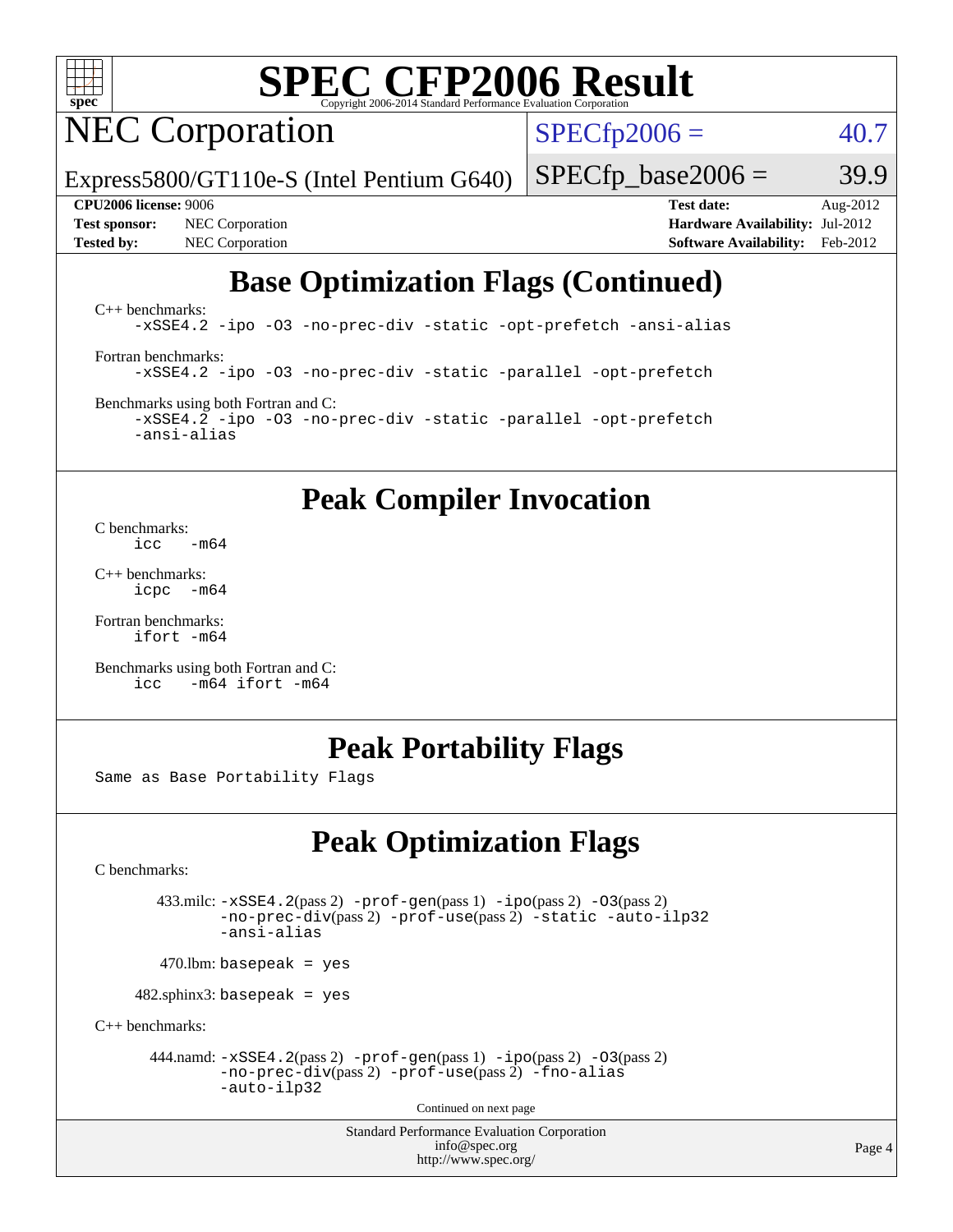

NEC Corporation

 $SPECfp2006 = 40.7$  $SPECfp2006 = 40.7$ 

Express5800/GT110e-S (Intel Pentium G640)

#### $SPECTp\_base2006 = 39.9$

**[Tested by:](http://www.spec.org/auto/cpu2006/Docs/result-fields.html#Testedby)** NEC Corporation **[Software Availability:](http://www.spec.org/auto/cpu2006/Docs/result-fields.html#SoftwareAvailability)** Feb-2012

**[CPU2006 license:](http://www.spec.org/auto/cpu2006/Docs/result-fields.html#CPU2006license)** 9006 **[Test date:](http://www.spec.org/auto/cpu2006/Docs/result-fields.html#Testdate)** Aug-2012 **[Test sponsor:](http://www.spec.org/auto/cpu2006/Docs/result-fields.html#Testsponsor)** NEC Corporation **[Hardware Availability:](http://www.spec.org/auto/cpu2006/Docs/result-fields.html#HardwareAvailability)** Jul-2012

## **[Peak Optimization Flags \(Continued\)](http://www.spec.org/auto/cpu2006/Docs/result-fields.html#PeakOptimizationFlags)**

 447.dealII: basepeak = yes  $450$ .soplex: basepeak = yes 453.povray: [-xSSE4.2](http://www.spec.org/cpu2006/results/res2012q3/cpu2006-20120802-24037.flags.html#user_peakPASS2_CXXFLAGSPASS2_LDFLAGS453_povray_f-xSSE42_f91528193cf0b216347adb8b939d4107)(pass 2) [-prof-gen](http://www.spec.org/cpu2006/results/res2012q3/cpu2006-20120802-24037.flags.html#user_peakPASS1_CXXFLAGSPASS1_LDFLAGS453_povray_prof_gen_e43856698f6ca7b7e442dfd80e94a8fc)(pass 1) [-ipo](http://www.spec.org/cpu2006/results/res2012q3/cpu2006-20120802-24037.flags.html#user_peakPASS2_CXXFLAGSPASS2_LDFLAGS453_povray_f-ipo)(pass 2) [-O3](http://www.spec.org/cpu2006/results/res2012q3/cpu2006-20120802-24037.flags.html#user_peakPASS2_CXXFLAGSPASS2_LDFLAGS453_povray_f-O3)(pass 2) [-no-prec-div](http://www.spec.org/cpu2006/results/res2012q3/cpu2006-20120802-24037.flags.html#user_peakPASS2_CXXFLAGSPASS2_LDFLAGS453_povray_f-no-prec-div)(pass 2) [-prof-use](http://www.spec.org/cpu2006/results/res2012q3/cpu2006-20120802-24037.flags.html#user_peakPASS2_CXXFLAGSPASS2_LDFLAGS453_povray_prof_use_bccf7792157ff70d64e32fe3e1250b55)(pass 2) [-unroll4](http://www.spec.org/cpu2006/results/res2012q3/cpu2006-20120802-24037.flags.html#user_peakCXXOPTIMIZE453_povray_f-unroll_4e5e4ed65b7fd20bdcd365bec371b81f) [-ansi-alias](http://www.spec.org/cpu2006/results/res2012q3/cpu2006-20120802-24037.flags.html#user_peakCXXOPTIMIZE453_povray_f-ansi-alias) [Fortran benchmarks](http://www.spec.org/auto/cpu2006/Docs/result-fields.html#Fortranbenchmarks):  $410.bwaves: basepeak = yes$  416.gamess: [-xSSE4.2](http://www.spec.org/cpu2006/results/res2012q3/cpu2006-20120802-24037.flags.html#user_peakPASS2_FFLAGSPASS2_LDFLAGS416_gamess_f-xSSE42_f91528193cf0b216347adb8b939d4107)(pass 2) [-prof-gen](http://www.spec.org/cpu2006/results/res2012q3/cpu2006-20120802-24037.flags.html#user_peakPASS1_FFLAGSPASS1_LDFLAGS416_gamess_prof_gen_e43856698f6ca7b7e442dfd80e94a8fc)(pass 1) [-ipo](http://www.spec.org/cpu2006/results/res2012q3/cpu2006-20120802-24037.flags.html#user_peakPASS2_FFLAGSPASS2_LDFLAGS416_gamess_f-ipo)(pass 2) [-O3](http://www.spec.org/cpu2006/results/res2012q3/cpu2006-20120802-24037.flags.html#user_peakPASS2_FFLAGSPASS2_LDFLAGS416_gamess_f-O3)(pass 2) [-no-prec-div](http://www.spec.org/cpu2006/results/res2012q3/cpu2006-20120802-24037.flags.html#user_peakPASS2_FFLAGSPASS2_LDFLAGS416_gamess_f-no-prec-div)(pass 2) [-prof-use](http://www.spec.org/cpu2006/results/res2012q3/cpu2006-20120802-24037.flags.html#user_peakPASS2_FFLAGSPASS2_LDFLAGS416_gamess_prof_use_bccf7792157ff70d64e32fe3e1250b55)(pass 2) [-unroll2](http://www.spec.org/cpu2006/results/res2012q3/cpu2006-20120802-24037.flags.html#user_peakOPTIMIZE416_gamess_f-unroll_784dae83bebfb236979b41d2422d7ec2) [-inline-level=0](http://www.spec.org/cpu2006/results/res2012q3/cpu2006-20120802-24037.flags.html#user_peakOPTIMIZE416_gamess_f-inline-level_318d07a09274ad25e8d15dbfaa68ba50) [-scalar-rep-](http://www.spec.org/cpu2006/results/res2012q3/cpu2006-20120802-24037.flags.html#user_peakOPTIMIZE416_gamess_f-disablescalarrep_abbcad04450fb118e4809c81d83c8a1d) [-static](http://www.spec.org/cpu2006/results/res2012q3/cpu2006-20120802-24037.flags.html#user_peakOPTIMIZE416_gamess_f-static) 434.zeusmp: basepeak = yes 437.leslie3d: basepeak = yes  $459$ .GemsFDTD:  $-xSSE4$ .  $2(pass 2)$  -prof-qen(pass 1) [-ipo](http://www.spec.org/cpu2006/results/res2012q3/cpu2006-20120802-24037.flags.html#user_peakPASS2_FFLAGSPASS2_LDFLAGS459_GemsFDTD_f-ipo)(pass 2) -03(pass 2) [-no-prec-div](http://www.spec.org/cpu2006/results/res2012q3/cpu2006-20120802-24037.flags.html#user_peakPASS2_FFLAGSPASS2_LDFLAGS459_GemsFDTD_f-no-prec-div)(pass 2) [-prof-use](http://www.spec.org/cpu2006/results/res2012q3/cpu2006-20120802-24037.flags.html#user_peakPASS2_FFLAGSPASS2_LDFLAGS459_GemsFDTD_prof_use_bccf7792157ff70d64e32fe3e1250b55)(pass 2) [-unroll2](http://www.spec.org/cpu2006/results/res2012q3/cpu2006-20120802-24037.flags.html#user_peakOPTIMIZE459_GemsFDTD_f-unroll_784dae83bebfb236979b41d2422d7ec2) [-inline-level=0](http://www.spec.org/cpu2006/results/res2012q3/cpu2006-20120802-24037.flags.html#user_peakOPTIMIZE459_GemsFDTD_f-inline-level_318d07a09274ad25e8d15dbfaa68ba50) [-opt-prefetch](http://www.spec.org/cpu2006/results/res2012q3/cpu2006-20120802-24037.flags.html#user_peakOPTIMIZE459_GemsFDTD_f-opt-prefetch) [-parallel](http://www.spec.org/cpu2006/results/res2012q3/cpu2006-20120802-24037.flags.html#user_peakOPTIMIZE459_GemsFDTD_f-parallel) 465.tonto: [-xSSE4.2](http://www.spec.org/cpu2006/results/res2012q3/cpu2006-20120802-24037.flags.html#user_peakPASS2_FFLAGSPASS2_LDFLAGS465_tonto_f-xSSE42_f91528193cf0b216347adb8b939d4107)(pass 2) [-prof-gen](http://www.spec.org/cpu2006/results/res2012q3/cpu2006-20120802-24037.flags.html#user_peakPASS1_FFLAGSPASS1_LDFLAGS465_tonto_prof_gen_e43856698f6ca7b7e442dfd80e94a8fc)(pass 1) [-ipo](http://www.spec.org/cpu2006/results/res2012q3/cpu2006-20120802-24037.flags.html#user_peakPASS2_FFLAGSPASS2_LDFLAGS465_tonto_f-ipo)(pass 2) [-O3](http://www.spec.org/cpu2006/results/res2012q3/cpu2006-20120802-24037.flags.html#user_peakPASS2_FFLAGSPASS2_LDFLAGS465_tonto_f-O3)(pass 2) [-no-prec-div](http://www.spec.org/cpu2006/results/res2012q3/cpu2006-20120802-24037.flags.html#user_peakPASS2_FFLAGSPASS2_LDFLAGS465_tonto_f-no-prec-div)(pass 2) [-prof-use](http://www.spec.org/cpu2006/results/res2012q3/cpu2006-20120802-24037.flags.html#user_peakPASS2_FFLAGSPASS2_LDFLAGS465_tonto_prof_use_bccf7792157ff70d64e32fe3e1250b55)(pass 2) [-inline-calloc](http://www.spec.org/cpu2006/results/res2012q3/cpu2006-20120802-24037.flags.html#user_peakOPTIMIZE465_tonto_f-inline-calloc) [-opt-malloc-options=3](http://www.spec.org/cpu2006/results/res2012q3/cpu2006-20120802-24037.flags.html#user_peakOPTIMIZE465_tonto_f-opt-malloc-options_13ab9b803cf986b4ee62f0a5998c2238) [-auto](http://www.spec.org/cpu2006/results/res2012q3/cpu2006-20120802-24037.flags.html#user_peakOPTIMIZE465_tonto_f-auto) [-unroll4](http://www.spec.org/cpu2006/results/res2012q3/cpu2006-20120802-24037.flags.html#user_peakOPTIMIZE465_tonto_f-unroll_4e5e4ed65b7fd20bdcd365bec371b81f) [Benchmarks using both Fortran and C](http://www.spec.org/auto/cpu2006/Docs/result-fields.html#BenchmarksusingbothFortranandC): 435.gromacs: basepeak = yes  $436.cactusADM: basepeak = yes$  454.calculix: [-xSSE4.2](http://www.spec.org/cpu2006/results/res2012q3/cpu2006-20120802-24037.flags.html#user_peakOPTIMIZE454_calculix_f-xSSE42_f91528193cf0b216347adb8b939d4107) [-ipo](http://www.spec.org/cpu2006/results/res2012q3/cpu2006-20120802-24037.flags.html#user_peakOPTIMIZE454_calculix_f-ipo) [-O3](http://www.spec.org/cpu2006/results/res2012q3/cpu2006-20120802-24037.flags.html#user_peakOPTIMIZE454_calculix_f-O3) [-no-prec-div](http://www.spec.org/cpu2006/results/res2012q3/cpu2006-20120802-24037.flags.html#user_peakOPTIMIZE454_calculix_f-no-prec-div) [-auto-ilp32](http://www.spec.org/cpu2006/results/res2012q3/cpu2006-20120802-24037.flags.html#user_peakCOPTIMIZE454_calculix_f-auto-ilp32) [-ansi-alias](http://www.spec.org/cpu2006/results/res2012q3/cpu2006-20120802-24037.flags.html#user_peakCOPTIMIZE454_calculix_f-ansi-alias)  $481$ .wrf: basepeak = yes The flags files that were used to format this result can be browsed at <http://www.spec.org/cpu2006/flags/Intel-ic12.1-official-linux64.20120425.html> <http://www.spec.org/cpu2006/flags/NEC-Platform-Settings-V1.2-R120d-RevA.html> You can also download the XML flags sources by saving the following links: <http://www.spec.org/cpu2006/flags/Intel-ic12.1-official-linux64.20120425.xml> <http://www.spec.org/cpu2006/flags/NEC-Platform-Settings-V1.2-R120d-RevA.xml>